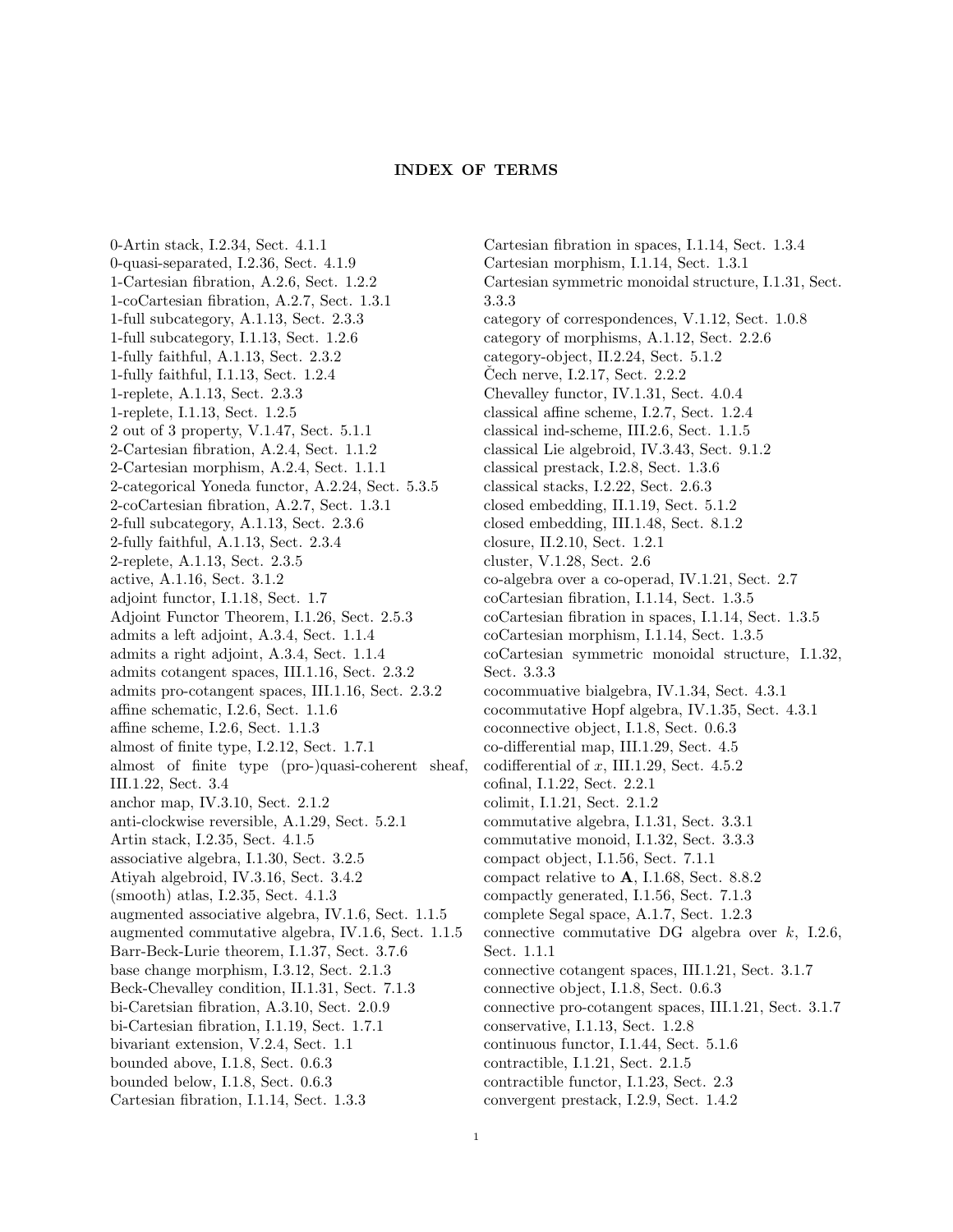convolution, II.2.26, Sect. 5.2.2 co-operad, IV.1.17, Sect. 2.1.1 correspondence, V.1.13, Sect. 1.1.3 cotangent complex, III.1.26, Sect. 4.1.8 cotangent space, III.1.16, Sect. 2.2.11 co-tensor product, I.1.75, Sect. 9.4.5 co-unit, I.1.38, Sect. 4.1.1 covering, I.2.16, Sect. 2.1.6 crystal, III.4.7, Sect. 1.2 de Rham prestack, III.2.27, Sect. 3.1.3 de Rham resolution, IV.3.30, Sect. 5.3 deformation to the normal bundle, IV.3.1, Sect. 0 deformation to the normal bundle, IV.3.19, Sect. 2.4 derived  $\infty$ -category, I.1.76, Sect. 10.1.1 descent, I.2.18, Sect. 2.3.1 DG category, I.1.78, Sect. 10.3.1 differential of  $x$ , III.1.29, Sect. 4.5.3 Dold-Kan, I.1.77, Sect. 10.2.1 double category, A.1.28, Sect. 5.1.1 double Segal space, V.1.31, Sect. 2.8.1 dualizable cocomplete stable category, I.1.52, Sect. 6.3 dualization, V.3.9, Sect. 2.0.7 effective epimorphism, IV.3.39, Sect. 8.2.1 equivalence, I.1.12, Sect. 1.1.7 (strict) equivariance, IV.3.8, Sect. 1.1.1 ´etale, I.2.16, Sect. 2.1.4 ´etale equivalence, I.2.18, Sect. 2.3.3  $étele morphism, I.2.34, Sect. 3.6.5$ eventually coconnective, I.1.8, Sect. 0.6.3 eventually coconnective, I.2.8, Sect. 1.2.7 eventually coconnective morphism, II.1.12, Sect. 3.1.2 eventually coconnective prestack, I.2.8, Sect. 1.3.5 eventually connective, I.1.8, Sect. 0.6.3 eventually connective cotangent space, III.1.20, Sect. 3.1.5 eventually connective pro-cotangent space, III.1.20, Sect. 3.1.5 exact functor, I.1.43, Sect. 5.1.3 exponential map, IV.2.20, Sect. 3.0.3 filtered  $\infty$ -category, I.1.6, Sect. 0.4.4 filtered object, IV.1.8, Sect. 1.3.1 finite type, I.2.11, Sect. 1.5.1 flat map, I.2.16, Sect. 2.1.1 flat morphism, I.2.34, Sect. 3.6.5 formal completion, III.2.27, Sect. 3.1.3 formal moduli problem over  $X$ , IV.1.4, Sect. 1.1.1 formal moduli problem under X, IV.1.6, Sect. 1.3.1 formal vector prestack, IV.2.13, Sect. 1.4 formally smooth, III.1.44, Sect. 7.3.1 full subcategory, I.1.13, Sect. 1.2.2 full subspace, I.1.13, Sect. 1.2.3 fully faithful, A.1.13, Sect. 2.3.1

fully faithful, I.1.12, Sect. 1.2.1 generating objects, I.1.47, Sect. 5.4.1 geometric realization, I.1.21, Sect. 2.1.2 given by a surjective system, III.2.8, Sect. 1.3.6 graded object, IV.1.8, Sect. 1.3.2 Gray product, A.1.17, Sect. 3.2 Grothendieck construction, I.1.16, Sect. 1.4 groupoid, IV.1.10, Sect. 2.1 heart of the t-structure, I.1.8, Sect. 0.6.3 Hodge filtration, IV.3.30, Sect. 5.3 homotopy category, I.1.12, Sect. 1.1.5 horizontal extension, V.2.31, Sect. 6.1 h-topology, II.2.18, Sect. 3.3.3 idle, A.1.16, Sect. 3.1.2 ind-affine ind-scheme, III.2.11, Sect. 1.6.2 ind-affine morphism, III.2.11, Sect. 1.6.5 ind-closed embedding, III.2.11, Sect. 1.6.7 ind-completion, I.1.56, Sect. 7.2 ind-finite morphism, III.2.12, Sect. 1.6.11 ind-inf-scheme, III.2.27, Sect. 3.1.2 ind-nilpotent co-algebra, IV.1.17, Sect. 2.2 ind-proper morphism, III.2.12, Sect. 1.6.11 ind-schematic morphism, III.2.11, Sect. 1.6.5 ind-scheme, III.2.5, Sect. 1.1.2 inducing the module structure, I.1.34, Sect. 3.5.5 inert, A.1.16, Sect. 3.1.2 inertia group, IV.3.6, Sect. 1.1.2 inertia monad, IV.3.37, Sect. 8.1.1 inf-affine, IV.2.16, Sect. 2.1.2 infinitesimal inertial group, IV.3.8, Sect. 1.2.3 infinitesimally cohesive, III.1.39, Sect. 6.1.2 infinitesimally linearizable, III.1.14, Sect. 2.2 inf-scheme, III.2.27, Sect. 3.1.2 inf-spectrum, IV.2.1, Sect. 0 inf-spectrum, IV.2.11, Sect. 1.3 invertible angle, A.1.29, Sect. 5.1.3 isomorphism, I.1.12, Sect. 1.1.6 Kan extension, I.1.20, Sect. 2.1 k-Artin stack, I.2.35, Sect. 4.1.2 k-Artin stacks locally almost of finite type, I.2.42, Sect. 4.5.2 Koszul duality, IV.1.18, Sect. 2.3  $k'$ -quasi-separated, I.2.36, Sect. 4.1.9 k-representable, I.2.35, Sect. 4.1.6 k-truncated, I.2.15, Sect. 1.8.5 lax (symmetric) monoidal natural transformation, V.3.8, Sect. 1.4.5 left adjoint, I.1.19, Sect. 1.7.2 left adjoint 1-morphism, A.3.4, Sect. 1.1.2 left adjointable functor, A.3.4, Sect. 1.1.7 left Beck-Chevalley condition, V.1.33, Sect. 3.1.2 left complete t-structure, I.1.51, Sect. 6.2.8 left D-modules, III.4.20, Sect. 4.1.2

left dual, I.1.38, Sect. 4.1.1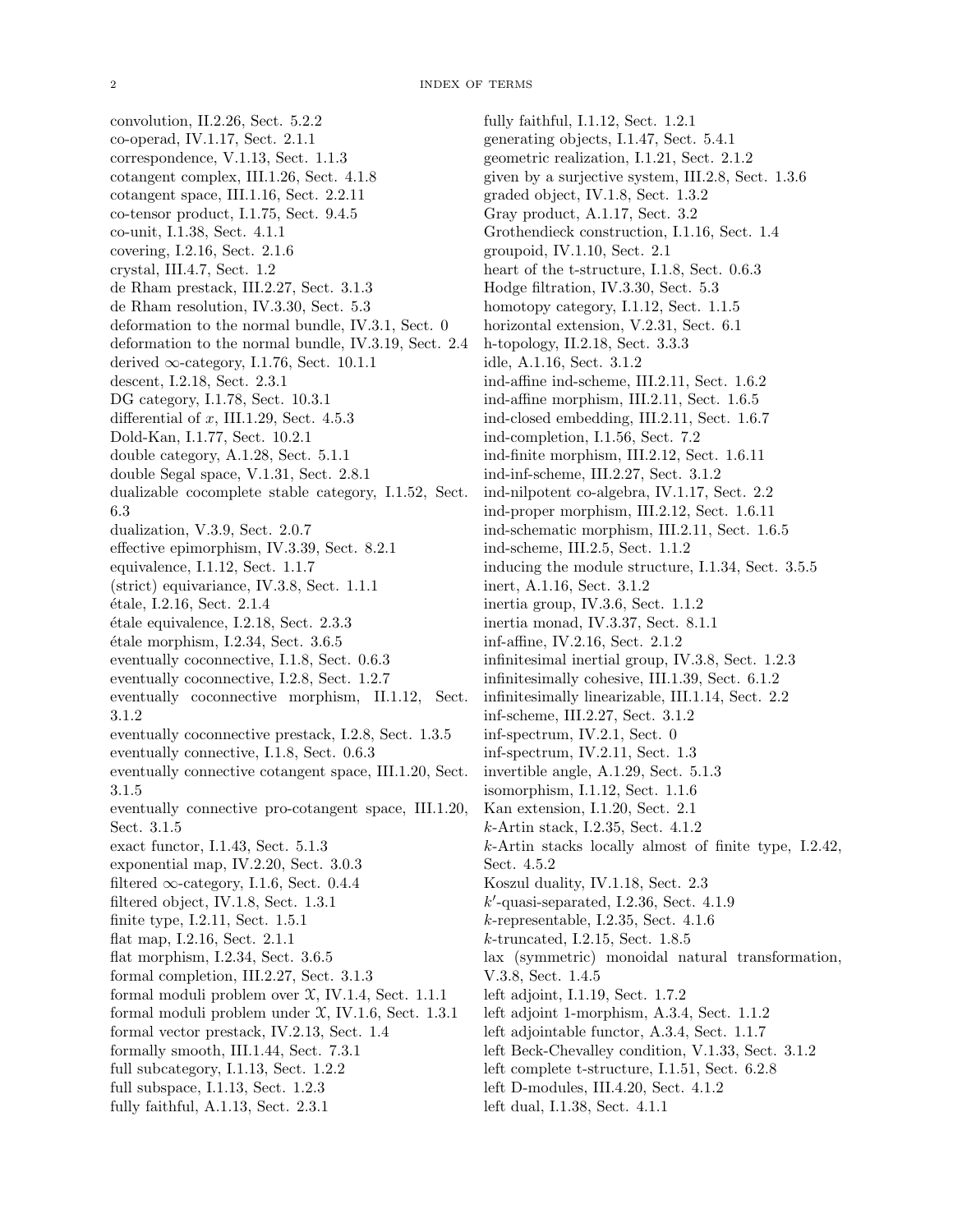left fibration, I.1.14, Sect. 1.3.5 left-dualizable, I.1.38, Sect. 4.1.1 left-lax equivariance, IV.3.8, Sect. 1.1.1 left-lax functor, A.1.16, Sect. 3.1.3 left-lax monoidal functor, I.1.30, Sect. 3.2.3 Lie algebroid, IV.3.1, Sect. 0 Lie algebroid, IV.3.9, Sect. 2.1 Lie operad, IV.1.6, Sect. 1.1.5 limit, I.1.21, Sect. 2.1.2 localization on 1-morphisms, A.2.30, Sect. B.1.3 locally 2-Cartesian fibration, A.2.12, Sect. 3.1.2 locally almost of finite type, I.2.12, Sect. 1.7.2 locally eventually connective cotangent space, III.1.20, Sect. 3.1.5 locally eventually connective deformation theory, III.1.42, Sect. 7.1.5 locally eventually connective pro-cotangent complex, III.1.26, Sect. 4.2.2 locally eventually connective pro-cotangent space, III.1.20, Sect. 3.1.5 locally of finite type, I.2.11, Sect. 1.6.1 Lurie tensor product, I.1.48, Sect. 6.1 map of square-zero extensions, III.1.34, Sect. 5.2.4 mapping space, I.1.11, Sect. 1.1.4 monad, I.1.36, Sect. 3.7.1 monad acting on s, V.3.20, Sect. 4.1.1 monadic, I.1.36, Sect. 3.7.5 monoid, I.1.32, Sect. 3.3.3 monoidal  $(\infty, 1)$ -category, I.1.28, Sect. 3.1.1 monomorphism, I.1.12, Sect. 1.2.1 n-coconnective, I.2.7, Sect. 1.2.3 n-coconnective ind-scheme, III.2.6, Sect. 1.1.5 n-coconnective scheme, I.2.30, Sect. 3.3.6 n-coconnective stack, I.2.22, Sect. 2.6.3 n-coconnective stacks locally of finite type, I.2.23, Sect. 2.7.8 n-coconnective prestack, I.2.8, Sect. 1.3.4  $(-n)$ -connective corepresentable deformation theory, III.1.42, Sect. 7.1.5 (−n)-connective cotangent complex, III.1.26, Sect. 4.2.2  $(-n)$ -connective pro-cotangent space, III.1.20, Sect. 3.1.5  $(-n)$ -connective deformation theory, III.1.42, Sect. 7.1.5 (−n)-connective pro-cotangent complex, III.1.26, Sect. 4.2.2  $(-n)$ -connective pro-cotangent space, III.1.20, Sect. 3.1.5 nil base change, III.3.17, Sect. 3.0.5 nil-closed, III.1.48, Sect. 8.1.2 nil-closed-embedding, III.4.9, Sect. 1.3.5 nil-isomorphism, II.1.26, Sect. 6.1.4 nil-isomorphism, III.1.48, Sect. 8.1.2

nilpotent embedding, III.1.37, Sect. 5.5.1 nilpotent embedding, III.1.48, Sect. 8.1.2 (ind)-nil-schematic, III.4.9, Sect. 1.3.5 nil-schematic ind-scheme, III.2.14, Sect. 1.8.2 nil-separated, III.3.33, Sect. 5.3.5 non-negatively filtered object, IV.1.8, Sect. 1.3.1 non-positively filtered object, IV.1.8, Sect. 1.3.1 non-unital left-lax functor, A.1.16, Sect. 3.1.3 non-unital right-lax functor, A.1.16, Sect. 3.1.3 n-th infinitesimal neighborhood of  $X$  in  $Y$ , IV.3.28, Sect. 5.1 objects of an  $(\infty, 2)$ -category, A.1.12, Sect. 2.2.6 open embedding, I.2.16, Sect. 2.1.4 (unital) operad, IV.1.6, Sect. 1.1.2 ordinary  $(\infty, 2)$ -category, A.1.12, Sect. 2.2.3 P-algebras in O, IV.1.6, Sect. 1.1.3 partially defined left adjoint, I.1.19, Sect. 1.7.5 partially defined right adjoint, I.1.19, Sect. 1.7.4 passable stack, I.3.21, Sect. 3.5.1 passage to adjoint 1-morphisms, A.3.5, Sect. 1.1.9 passing to left adjoints, I.1.25, Sect. 2.4.3 passing to right adjoints, I.1.25, Sect. 2.4.2 perfect prestack, I.3.23, Sect. 3.7.1 ppf, I.2.16, Sect. 2.1.4 ppf morphism, I.2.34, Sect. 3.6.5 prestack, I.2.6, Sect. 1.1.4 pro-cotangent complex, III.1.25, Sect. 4.1.5 pro-cotangent space, III.1.15, Sect. 2.2.3 projection formula, I.3.18, Sect. 3.2.3 proper morphism, II.1.19, Sect. 5.1.2 pseudo-nilpotent embedding, III.1.48, Sect. 8.1.2 quasi-affine, I.3.19, Sect. 3.3.1 quasi-compact, I.2.27, Sect. 3.1.4 quasi-compact Artin stack, I.2.36, Sect. 4.1.9 quasi-invertible 1-morphism, A.2.30, Sect. A.3.2 quasi-separated, I.2.36, Sect. 4.1.9 reduced indscheme, III.2.6, Sect. 1.1.5 regular embedding of relative codimension n, IV.3.39, Sect. 7.1.1 relative inner Hom, I.1.35, Sect. 3.6.1 relative pro-cotangent space, III.1.17, Sect. 2.4.1 restricting the module structure, I.1.34, Sect. 3.5.5 reversed multiplication, I.1.29, Sect. 3.1.4 reversible double category, A.1.29, Sect. 5.2.1 right adjoint, I.1.19, Sect. 1.7.1 right adjoint 1-morphism, A.3.4, Sect. 1.1.1 right adjointable functor, A.3.4, Sect. 1.1.7 right A-modules, I.1.35, Sect. 3.5.8 right Beck-Chevalley condition, V.1.34, Sect. 3.1.5 right complete t-structure, I.1.51, Sect. 6.2.8 right D-modules, III.4.22, Sect. 4.2.2 right dual, I.1.38, Sect. 4.1.1 right fibration, I.1.14, Sect. 1.3.4 right Kan extension, V.3.16, Sect. 3.2.1